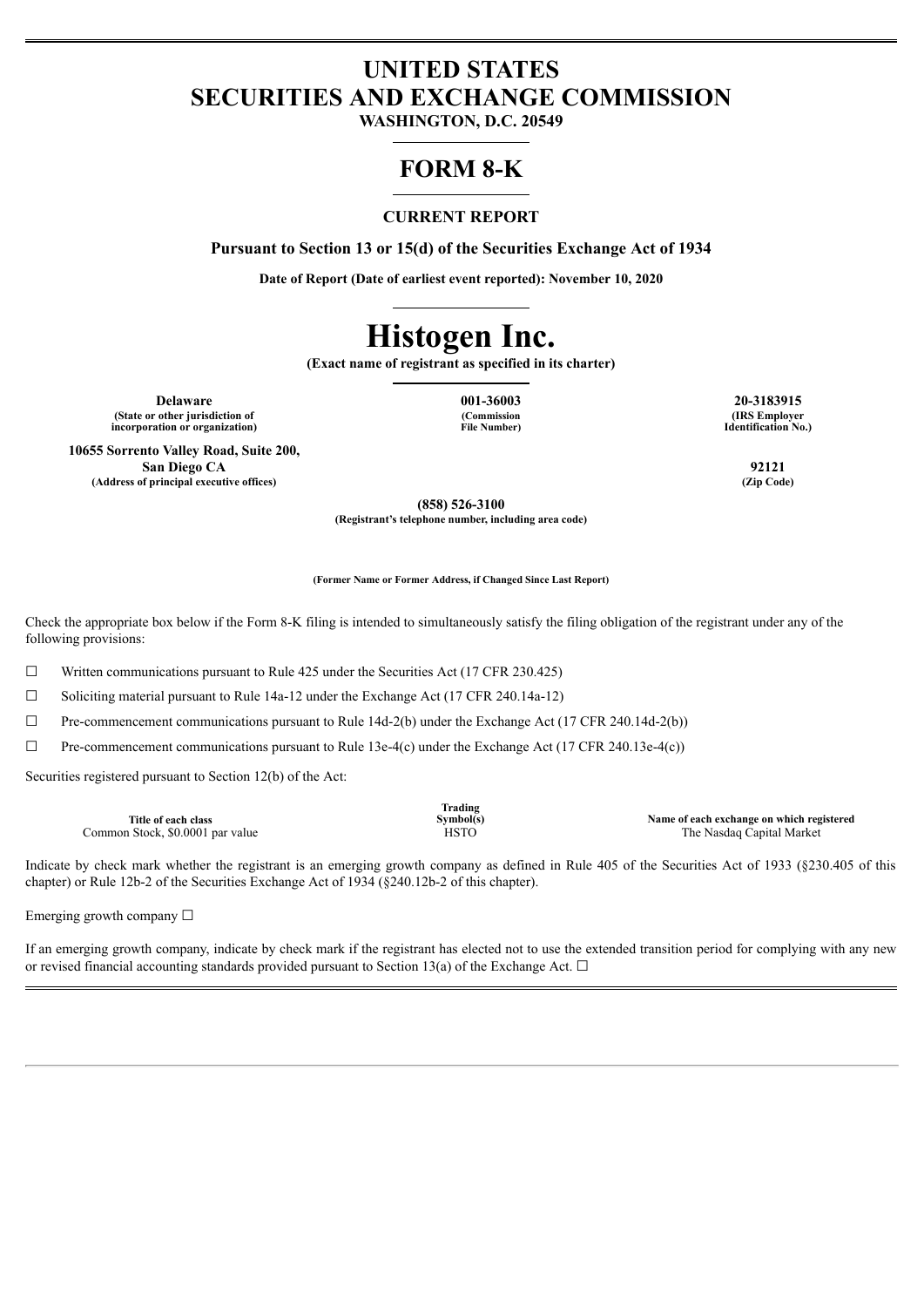#### **Item 2.02 Results of Operations and Financial Condition.**

On November 10, 2020, Histogen Inc. (the "Company") issued a press release announcing its results of operations for the three and nine months ended September 30, 2020. The full text of such press release is furnished as Exhibit 99.1 to this report.

In accordance with General Instruction B.2 of Form 8-K, the information in this Item 2.02 of this Current Report on Form 8-K shall not be deemed to be "filed" for purposes of Section 18 of the Securities Exchange Act of 1934, as amended (the "Exchange Act"), or otherwise subject to the liability of that section, and shall not be incorporated by reference into any registration statement or other document filed under the Securities Act of 1933, as amended, or the Exchange Act, except as shall expressly be set forth by specific reference in such filing.

#### **Item 9.01 Financial Statements and Exhibits**

*(d) Exhibits*

| Exhibit Number Exhibits |                                        |
|-------------------------|----------------------------------------|
| -99.1                   | Press Release, dated November 10, 2020 |

\* \*\*

1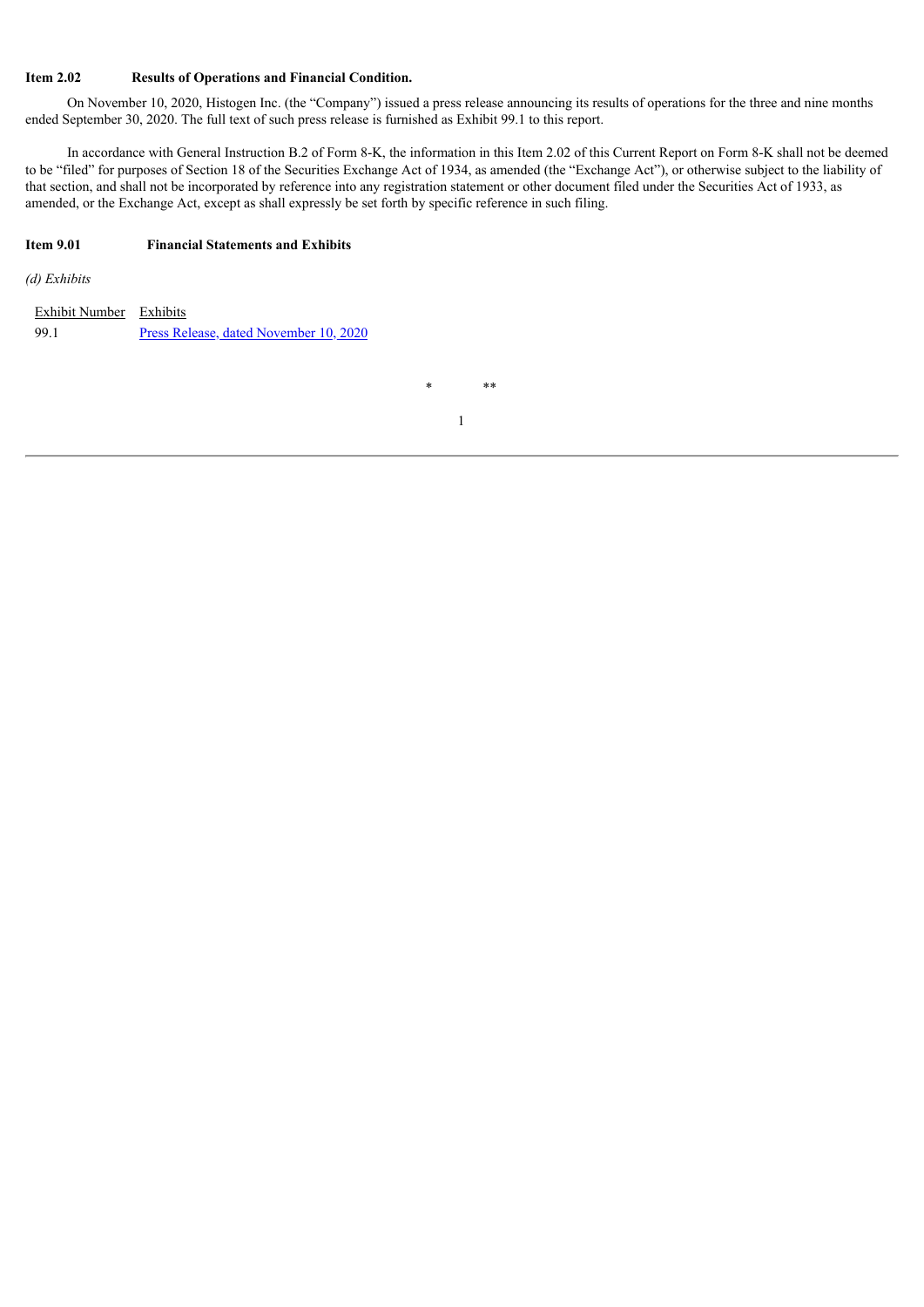#### **SIGNATURES**

Pursuant to the requirements of the Securities Exchange Act of 1934, the registrant has duly caused this report to be signed on its behalf by the undersigned hereunto duly authorized.

## **Histogen Inc.**

Date: November 10, 2020 By: /s/ Richard W. Pascoe

Name: Richard W. Pascoe Title: President and Chief Executive Officer

2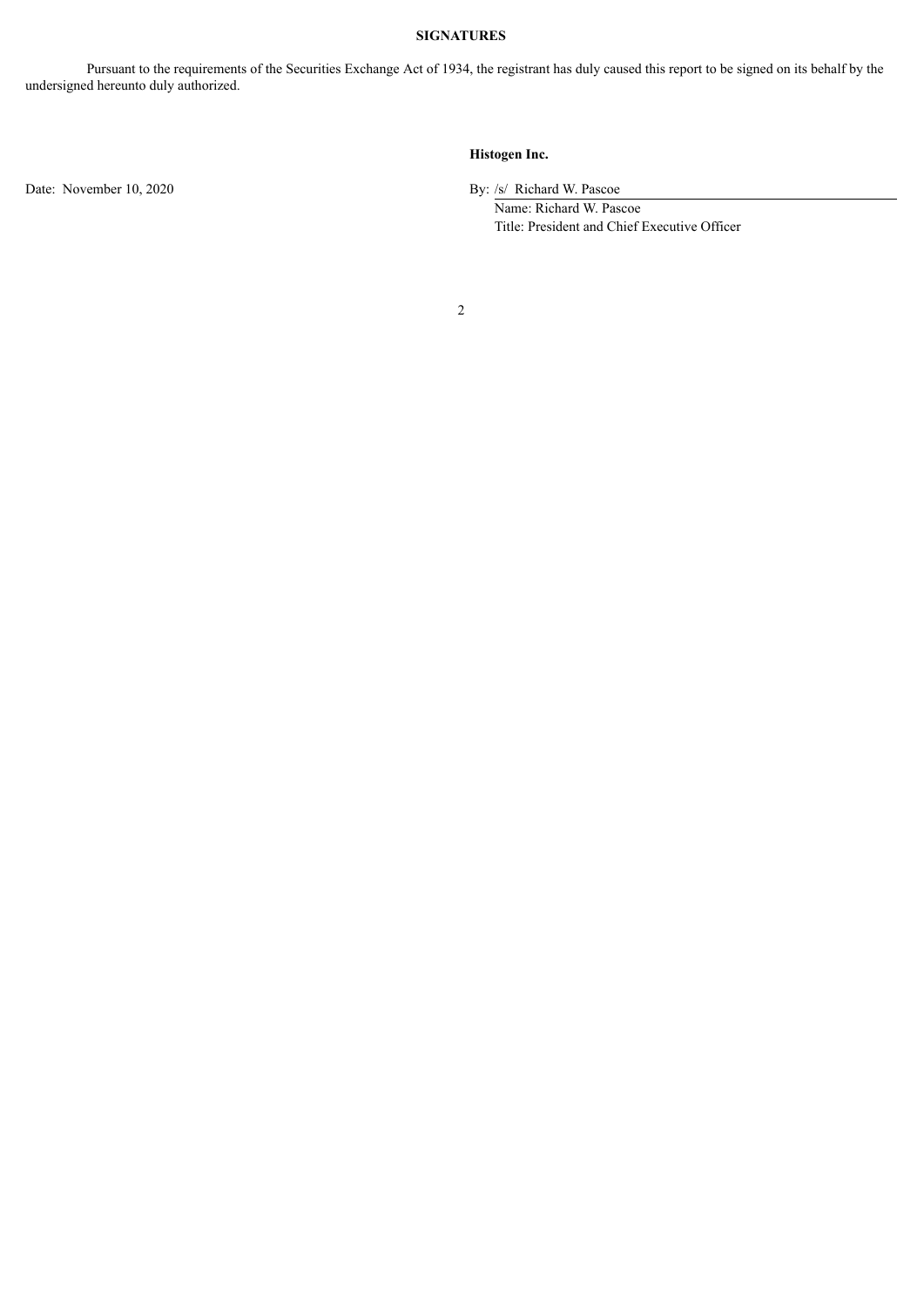<span id="page-3-0"></span>

# **Histogen Reports Third Quarter 2020 Earnings and Provides Business Update**

# **Topline Data for HST-001 Phase 1b/2a Trial for Androgenic Alopecia in Men on Track for 4Q20**

# **Received \$2M Grant Award from the Department of Defense for Clinical Advancement of HST-003 for Cartilage Regeneration in the Knee**

**Appointed Moya Daniels as Executive Vice President and Head of Regulatory, Quality and Clinical Operations**

**Received IND Approval from FDA to Initiate a Phase 1 Study of Emricasan in Mild-COVID-19 Patients to Assess Safety and Tolerability and Entered into a Collaborative Development and Commercialization Agreement with Amerimmune**

**SAN DIEGO, November 10, 2020** – Histogen Inc. (NASDAQ: HSTO), a clinical-stage therapeutics company focused on developing potential first-in-class restorative therapeutics that ignite the body's natural process to repair and maintain healthy biological function, today reported financial results for the third quarter ended September 30, 2020 and provided an update on its clinical pipeline and other corporate developments.

# **Key Third Quarter 2020 Highlights and Subsequent Updates**

• **Received \$2M Grant Award from DoD to support the HST-003 Trial for Cartilage Regeneration in the Knee**. In September, Histogen was awarded a \$2 million grant by the Peer Reviewed Orthopedic Research Program (PRORP) of the U.S. Department of Defense (DoD) to help fund a Phase 1/2 clinical trial of HST-003 for regeneration of cartilage in the knee. Histogen expects to start the trial in the first quarter of 2021. The Phase 1/2 clinical trial is designed to evaluate HST-003 in combination with a microfracture procedure in 15 civilian and military patients with recent focal cartilage defects in the knee caused by injury. Patients will be enrolled at three clinical sites: OasisMD in San Diego, CA, The Steadman Clinic in Vail, CO and Walter Reed Medical Center in Bethesda, MD. In addition to safety parameters, endpoints will include traditional scores for pain and joint function from The Knee Injury and Osteoarthritis Outcome Scores (KOOS) and The International Knee Documentation Committee (IKDC), as well as an MRI to quantify cartilage regeneration. The U.S. Army Medical Research Acquisition Activity, 820 Chandler Street, Fort Detrick, MD 21702, is the awarding and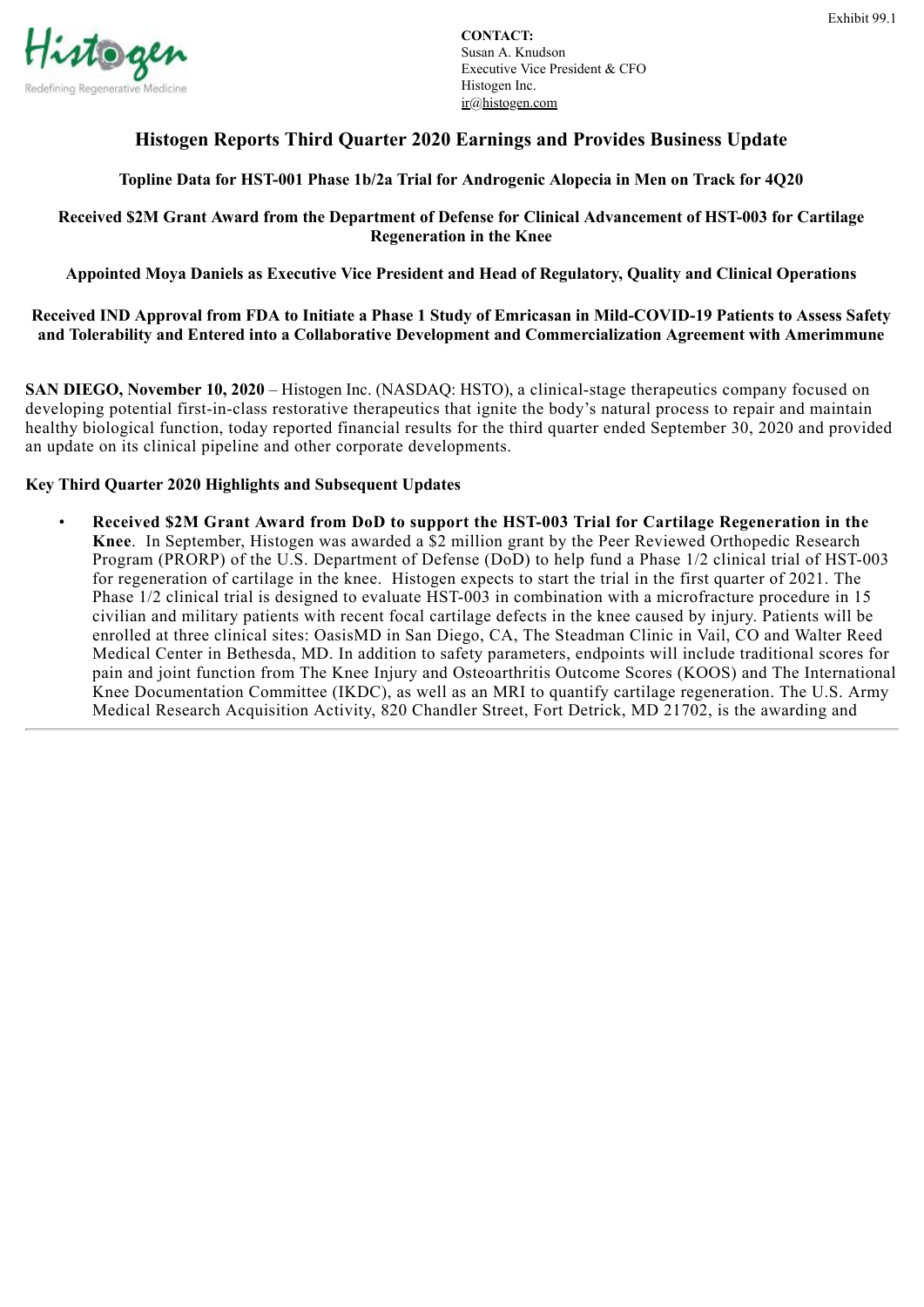administering acquisition office. The views expressed in this press release are those of Histogen and may not reflect the official policy or position of the Department of the Army, Department of Defense, or the U.S. Government.

- **Topline Data for HST-001 Phase 1b/2a Trial for Androgenic Alopecia in Men on Track for 4Q20.** Histogen announced in October that it completed dosing for week 12, the last of three dosing timepoints, in our HST-001 trial, and we remain on track to announce top line data results in the fourth quarter of this year.
- **Appointed Moya Daniels as Head of Regulatory, Quality and Clinical Operations**. In October, Ms. Daniels joined Histogen as its Executive Vice President and Head of Regulatory, Quality and Clinical Operations. Moya brings over 30 years of experience in regulatory, quality and development in the life sciences industry to Histogen. Ms. Daniels most recently served as Senior Vice President of GMP Quality at SanBio and prior to SanBio, she held the position of Senior Vice President of Regulatory Affairs and Global Quality Assurance at Orchard Therapeutics.
- **Entered into a Collaborative Development and Commercialization Agreement with Amerimmune LLC to jointly develop emricasan, an orally active caspase inhibitor, for the treatment of COVID-19.** Under the terms of the collaboration, Histogen will retain ownership and oversight over emricasan and responsibility for all regulatory filings and maintaining its existing caspase inhibitor patent portfolio. Amerimmune, in collaboration with Histogen, will fund and lead the emricasan development efforts and maintain its own portfolio of patents for caspase inhibition and immunotherapy. Additionally, Amerimmune has been granted an option to commercialize emricasan under certain conditions for the sole purpose of supporting future thirdparty partnering transactions. Should any such partnering transaction emerge, Histogen and Amerimmune will share profits equally. The parties will manage the collaboration under a joint development and partnering committee governance structure.
- **Received IND Approval from FDA to Initiate a Phase 1 Study of Emricasan in Mild-COVID-19 Patients.** Histogen received IND approval from the FDA in October. Histogen's partner Amerimmune will lead the development efforts for emricasan and has selected clinical sites at two major medical centers in the New York City metropolitan area to conduct the study. Amerimmune is pursuing non-dilutive funding in order to support the clinical program and anticipates initiating the Phase 1 study as early as the end of 2020.

"With our continued successful transition into a public company during the third quarter, we believe we remain on track to achieve our key strategic objectives in the fourth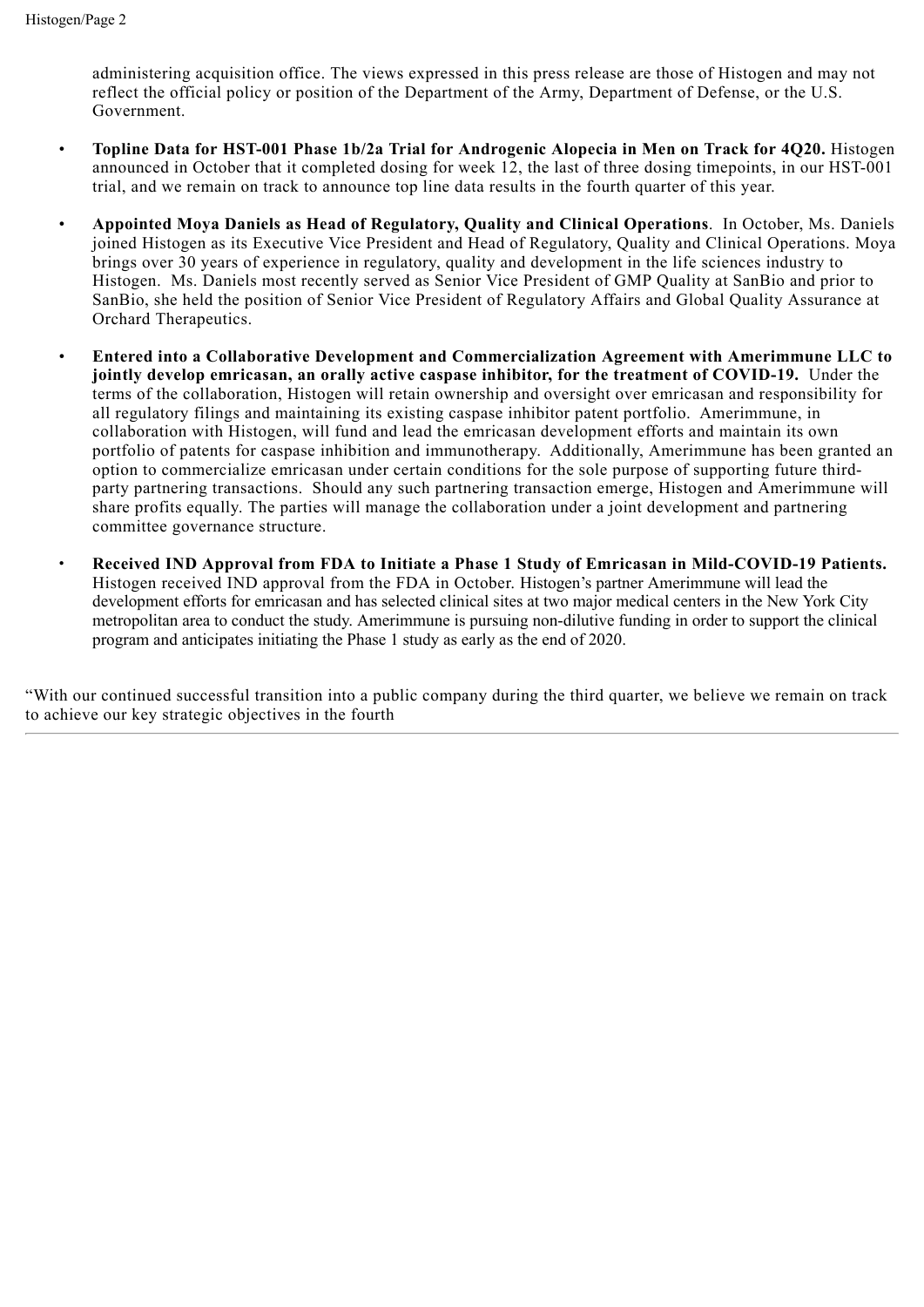quarter of 2020, notably, the sharing of top-line results from our HST-001 Phase 1a/2b trial for androgenic alopecia in men, submitting the IND for HST-003, and supporting our partner, Amerimmune, in preparing for a Phase 1 study of emricasan as a potential therapeutic for the treatment of mild COVID-19 patients" said Richard W. Pascoe, Histogen's President and Chief Executive Officer.

# **Financial Highlights for the Third Quarter 2020**

**Revenues** for the three months ended September 30, 2020 and 2019, we recognized product and service revenues of \$0.5 million and \$0.3 million, respectively. The year-over-year increase of \$0.2 million was primarily due to the fulfillment of supply orders of CCM to Allergan.

**Cost of revenues** for the three months ended September 30, 2020 and 2019, we recognized cost of product revenue of \$0.3 million and \$0.1 million, respectively. The increase of \$0.2 million for the three months ended September 30, 2020 as compared to the three months ended September 30, 2019 was commensurate with the increase in product sales to Allergan.

**Research and development expenses** for the three months ended September 30, 2020 and 2019 were \$1.5 million and \$0.7 million, respectively. The increase of \$0.8 million for the three months ended September 30, 2020 as compared to the three months ended September 30, 2019 was primarily due to increases related to expanded development costs of our product candidates and increases in personnel related expenses due to changes in duties and responsibilities of existing personnel.

**General and administrative expenses** for the three months ended September 30, 2020 and 2019 were \$2.0 million and \$1.2 million, respectively. The \$0.8 million increase for the three months ended September 30, 2020 as compared to the three months ended September 30, 2019 was primarily due to increases in insurance, rent and legal and accounting fees, offset by decreases in personnel related expenses due to changes in duties and responsibilities of existing personnel.

**Cash and cash equivalents** as of September 30, 2020 were \$6.6 million. The \$6.6M is exclusive of any DOD grant funding which will be received only as budgeted expenses under the grant are incurred by Histogen. Histogen believes that its existing cash and cash equivalents and cash inflow from operations will be sufficient to meet Histogen's anticipated cash needs into the second quarter of 2021.

# **About Histogen Inc.**

Histogen Inc. is a clinical-stage therapeutics company focused on developing potential first-in-class restorative therapeutics that ignite the body's natural process to repair and maintain healthy biological function. Histogen's innovative technology platform utilizes cell conditioned media and extracellular matrix materials produced by hypoxia-induced multipotent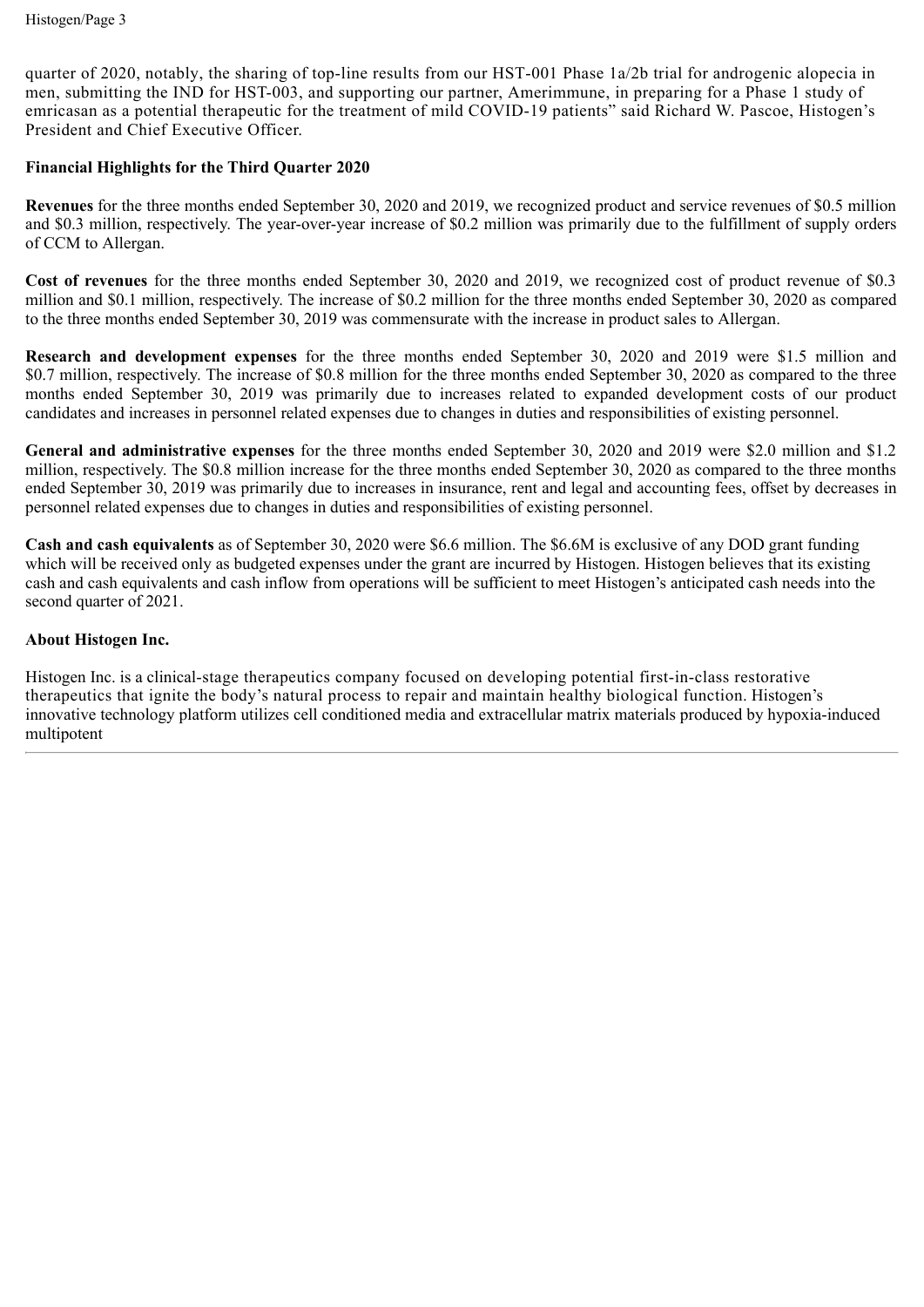cells. Histogen's proprietary, reproducible manufacturing process provides targeted solutions across a broad range of therapeutic indications including hair growth, dermal rejuvenation, joint cartilage regeneration and spinal disk repair. For more information, please visit www.histogen.com.

# **Forward-Looking Statements**

This press release contains forward-looking statements within the meaning of the "safe harbor" provisions of the Private Securities Litigation Reform Act of 1995 and other Federal securities laws. For example, we are using forward-looking statements when we discuss Histogen's future operations and its ability to successfully initiate and complete clinical trials, obtain clinical trial data and achieve regulatory milestones and related timing, including those related to the submission of a HST-003 IND for the planned Phase 1/2 clinical trial for regeneration of cartilage in the knee, the reporting of topline data for the ongoing HST-001 Phase 1a/2b trial for androgenic alopecia in men and the planned Phase 1 study of emricasan for the treatment of COVID-19; the nature, strategy and focus of Histogen's business; the sufficiency of Histogen's cash resources and Histogen's ability to achieve value for its stockholders; the sufficiency of Amerimmune's cash resources and its ability to commence the planned Phase 1 study of emricasan and achieve value for Histogen's stockholders; and the development and commercial potential and potential benefits of any of Histogen's product candidates, such as HST-001, and HST-003, evaluating a clinical pathway for HST-002 and the Collaborative Development and Commercialization Agreement with Amerimmune and any other collaboration agreements. Histogen may not actually achieve the plans, carry out the intentions or meet the expectations or projections disclosed in the forward-looking statements and you should not place undue reliance on these forward-looking statements. Because such statements deal with future events and are based on Histogen's current expectations, they are subject to various risks and uncertainties and actual results, performance or achievements of Histogen that could differ materially from those described in or implied by the statements in this press release, including: the uncertainties associated with the clinical development and regulatory approval of Histogen's product candidates, including potential delays in the commencement, enrollment and completion of clinical trials, such as the planned Phase 1/2 clinical trial of HST-003 for regeneration of cartilage in the knee and the reporting of topline data for the ongoing HST-001 Phase 1a/2b trial for androgenic alopecia in men and Amerimmune's ability to further develop emricasan for the treatment of COVID-19, including the complexity and length of studies required to commercialize emricasan for COVID-19 and potential delays in the commencement, enrollment, and completion of clinical trials, such as the planned emricasan Phase 1 study for the treatment of COVID-19; the uncertainties associated with Amerimmune's pursuit and receipt of non-dilutive capital for the advancement of emricasan, including any potential government grants; Histogen's dependence on its collaboration partner, Amerimmune, to carry out the development of emricasan and the potential for delays in the timing of regulatory approval; competition in the COVID-19 market and other markets in which Histogen and its collaboration partner operate; the potential that earlier clinical trials and studies of Histogen's product candidates may not be predictive of future results; risks related to business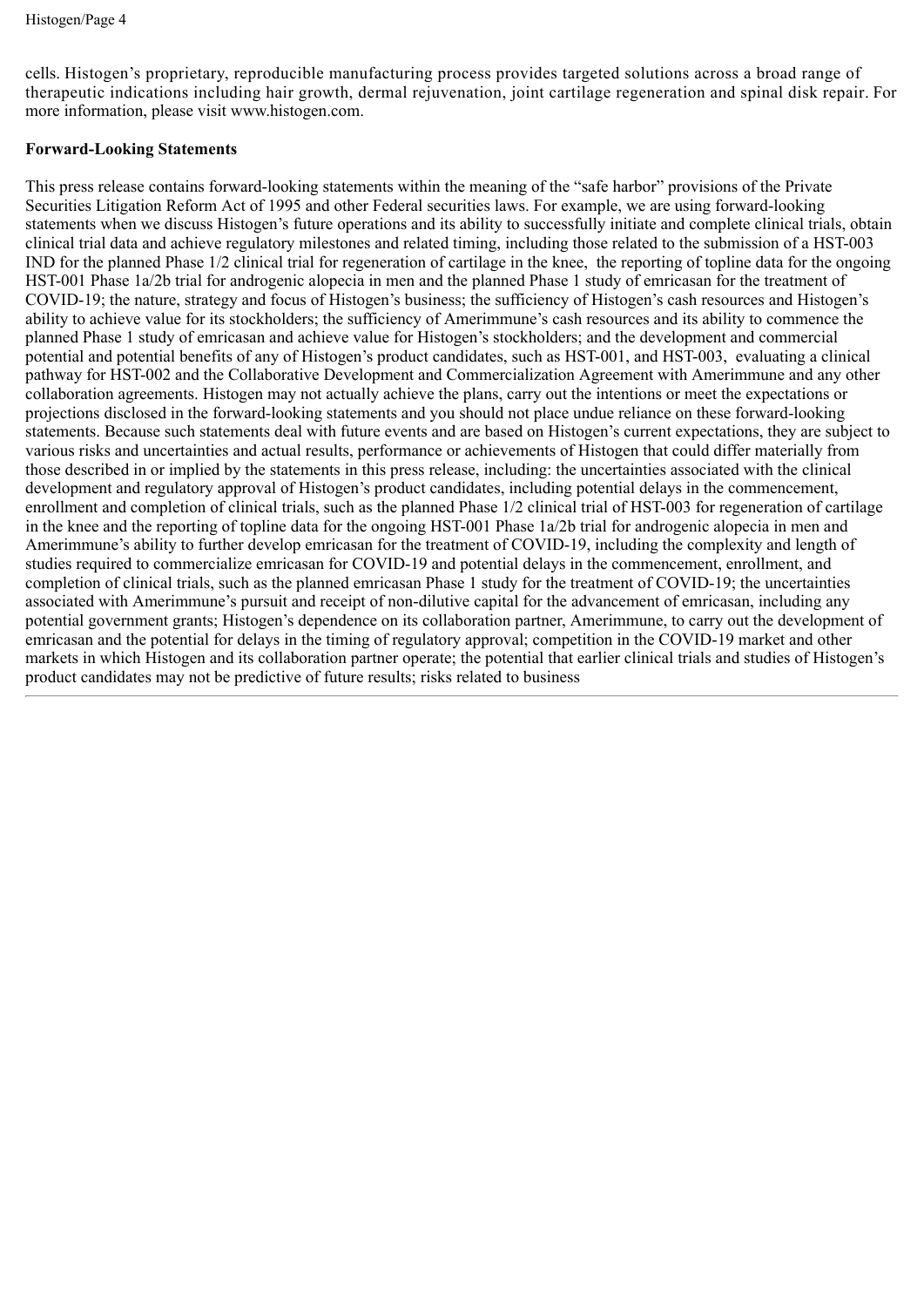Histogen/Page 5

interruptions, including the outbreak of COVID-19 coronavirus, which could seriously harm Histogen's financial condition and increase its costs and expenses; and the requirement for additional capital to continue to advance these product candidates, which may not be available on favorable terms or at all. The foregoing review of important factors that could cause actual events to differ from expectations should not be construed as exhaustive and should be read in conjunction with statements that are included herein and elsewhere, including those risks discussed in Histogen's filings with the Securities and Exchange Commission. Except as otherwise required by law, Histogen disclaims any intention or obligation to update or revise any forward-looking statements, which speak only as of the date hereof, whether as a result of new information, future events, or circumstances or otherwise.

# # #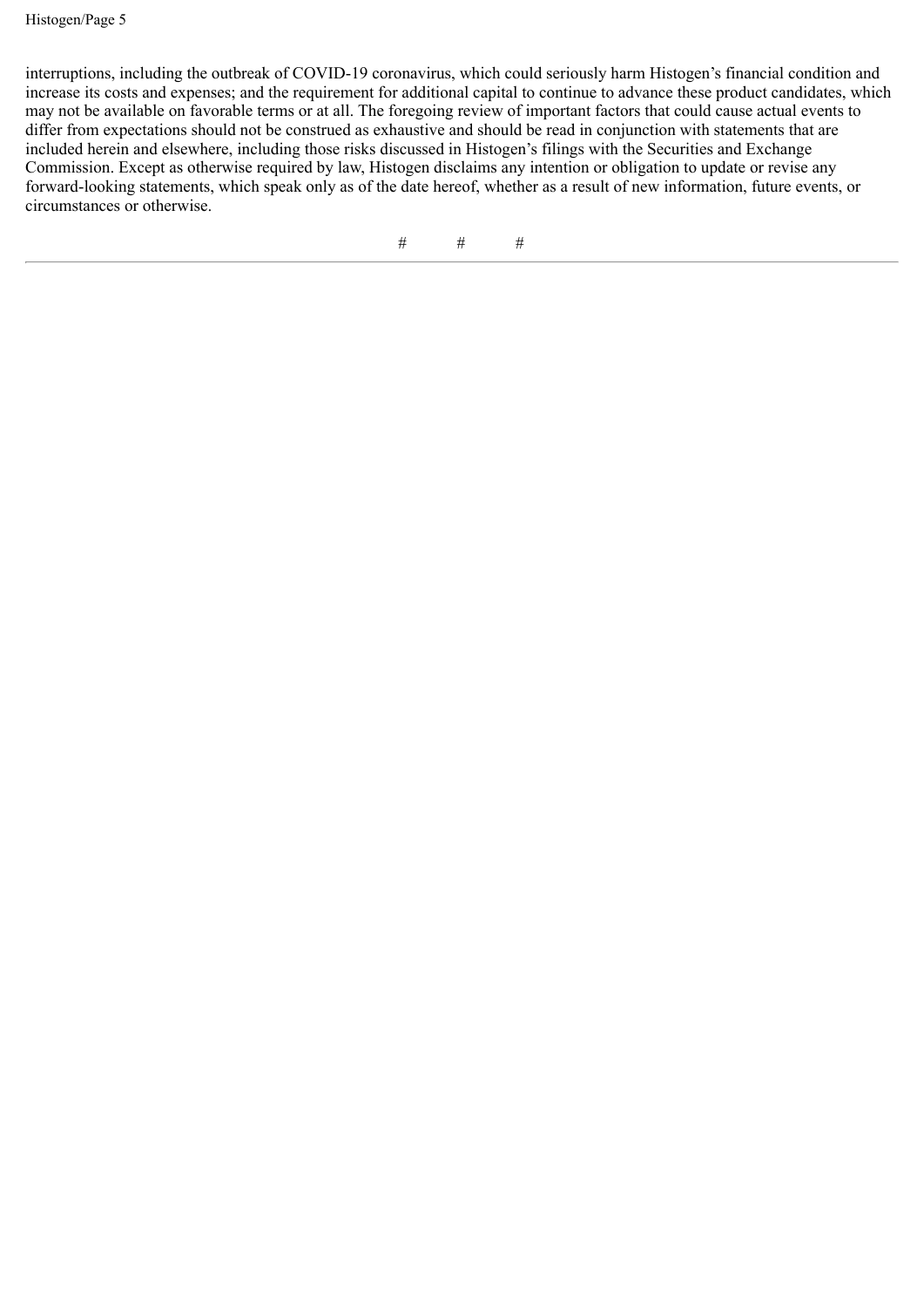### **HISTOGEN INC. AND SUBSIDIARIES CONDENSED CONSOLIDATED BALANCE SHEETS (In thousands, except share and per share amounts)**

|                                                                                                                                                                                                                                                                                                                                                                                         | September 30,<br>2020 | December 31,<br>2019 |           |  |
|-----------------------------------------------------------------------------------------------------------------------------------------------------------------------------------------------------------------------------------------------------------------------------------------------------------------------------------------------------------------------------------------|-----------------------|----------------------|-----------|--|
|                                                                                                                                                                                                                                                                                                                                                                                         | (unaudited)           |                      |           |  |
| <b>Assets</b>                                                                                                                                                                                                                                                                                                                                                                           |                       |                      |           |  |
| Current assets:                                                                                                                                                                                                                                                                                                                                                                         |                       |                      |           |  |
| Cash and cash equivalents                                                                                                                                                                                                                                                                                                                                                               | \$<br>6,649           | \$                   | 2,065     |  |
| Restricted cash                                                                                                                                                                                                                                                                                                                                                                         | 10                    |                      | 10        |  |
| Accounts receivable, net                                                                                                                                                                                                                                                                                                                                                                | 171                   |                      | 110       |  |
| Inventories                                                                                                                                                                                                                                                                                                                                                                             | 453                   |                      | 106       |  |
| Prepaid and other current assets                                                                                                                                                                                                                                                                                                                                                        | 699                   |                      | 167       |  |
| Total current assets                                                                                                                                                                                                                                                                                                                                                                    | 7,982                 |                      | 2,458     |  |
| Restricted cash                                                                                                                                                                                                                                                                                                                                                                         | 250                   |                      |           |  |
| Property and equipment, net                                                                                                                                                                                                                                                                                                                                                             | 295                   |                      | 320       |  |
| Right-of-use assets                                                                                                                                                                                                                                                                                                                                                                     | 4,334                 |                      | 95        |  |
| Other assets                                                                                                                                                                                                                                                                                                                                                                            | 1,091                 |                      | 69        |  |
| Total assets                                                                                                                                                                                                                                                                                                                                                                            | \$<br>13,952          | \$                   | 2,942     |  |
| Liabilities, Convertible Preferred Stock and Stockholders' Equity (Deficit)                                                                                                                                                                                                                                                                                                             |                       |                      |           |  |
| Current liabilities:                                                                                                                                                                                                                                                                                                                                                                    |                       |                      |           |  |
| Accounts payable                                                                                                                                                                                                                                                                                                                                                                        | \$<br>1,130           | \$                   | 808       |  |
| Accrued liabilities                                                                                                                                                                                                                                                                                                                                                                     | 553                   |                      | 446       |  |
| Current portion of Paycheck Protection Program loan                                                                                                                                                                                                                                                                                                                                     | 39                    |                      |           |  |
| Current portion of lease liabilities                                                                                                                                                                                                                                                                                                                                                    |                       |                      | 108       |  |
| Current portion of deferred revenue                                                                                                                                                                                                                                                                                                                                                     | 103                   |                      | 19        |  |
| Total current liabilities                                                                                                                                                                                                                                                                                                                                                               | 1,825                 |                      | 1,381     |  |
| Noncurrent Paycheck Protection Program Ioan                                                                                                                                                                                                                                                                                                                                             | 428                   |                      |           |  |
| Noncurrent portion of lease liabilities                                                                                                                                                                                                                                                                                                                                                 | 4,749                 |                      |           |  |
| Noncurrent portion of deferred revenue                                                                                                                                                                                                                                                                                                                                                  | 123                   |                      | 138       |  |
| Other liabilities                                                                                                                                                                                                                                                                                                                                                                       | 315                   |                      | 321       |  |
| Total liabilities                                                                                                                                                                                                                                                                                                                                                                       | 7,440                 |                      | 1,840     |  |
| Commitments and contingencies (Note 10)                                                                                                                                                                                                                                                                                                                                                 |                       |                      |           |  |
| Convertible preferred stock, \$0.001 par value; no shares and 73,000,000 shares authorized<br>at September 30, 2020 and December 31, 2019, respectively; no shares and 5,046,154 shares<br>issued and outstanding at September 30, 2020 and December 31, 2019, respectively;<br>liquidation preference of \$0 and \$40,294 at September 30, 2020 and December 31, 2019,<br>respectively |                       |                      | 39,070    |  |
| <b>Stockholders' Equity (Deficit)</b>                                                                                                                                                                                                                                                                                                                                                   |                       |                      |           |  |
| Preferred stock, \$0.0001 par value; 10,000,000 shares and no shares authorized at<br>September 30, 2020 and December 31, 2019, respectively; no shares issued and outstanding<br>at September 30, 2020 and December 31, 2019                                                                                                                                                           |                       |                      |           |  |
| Common stock, \$0.0001 par value; 200,000,000 shares and 105,000,000 shares<br>authorized at September 30, 2020 and December 31, 2019, respectively; 12,487,973 shares<br>and 3,343,356 shares issued and outstanding at September 30, 2020 and<br>December 31, 2019, respectively                                                                                                      | $\mathbf{1}$          |                      |           |  |
| Additional paid-in capital                                                                                                                                                                                                                                                                                                                                                              | 66,638                |                      | 6,864     |  |
| Accumulated deficit                                                                                                                                                                                                                                                                                                                                                                     | (59, 194)             |                      | (43, 933) |  |
| Total Histogen Inc. stockholders' equity (deficit)                                                                                                                                                                                                                                                                                                                                      | 7,445                 |                      | (37,069)  |  |
| Noncontrolling interest                                                                                                                                                                                                                                                                                                                                                                 | (933)                 |                      | (899)     |  |
| Total equity (deficit)                                                                                                                                                                                                                                                                                                                                                                  | 6,512                 |                      | (37,968)  |  |
| Total liabilities, convertible preferred stock and stockholders' equity (deficit)                                                                                                                                                                                                                                                                                                       | \$<br>13,952          | $\mathbb S$          | 2,942     |  |
|                                                                                                                                                                                                                                                                                                                                                                                         |                       |                      |           |  |